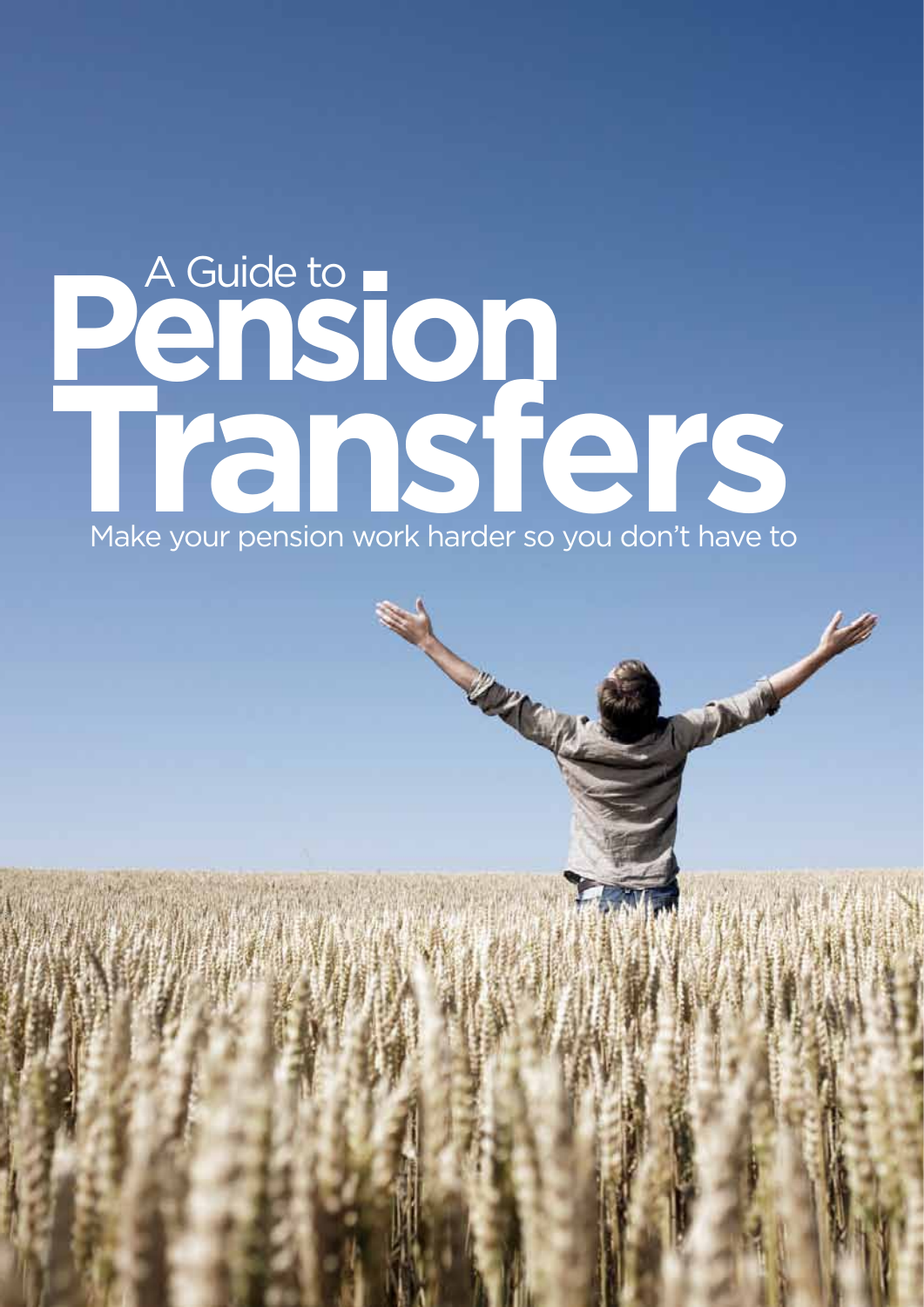# A Guide to **Pension Transfers**

## Make your pension work harder so you don't have to

Welcome to 'A Guide to Pension Transfers'. Understanding whether you will benefit from a pension transfer can be very complex and you should always receive professional advice. Everybody's circumstances are different, so you won't necessarily benefit from a pension transfer just because other people you know are transferring their pensions to new schemes. But there are situations where it does make financial sense to transfer your pension to a different plan. The information provided in our guide is based on the current legislation and rules.

Pension transfers require careful analysis and specialist knowledge. This level of care is essential when determining if a pension transfer is beneficial and secondly how to go about transferring the funds. We can help you analyse the benefits and associated risks of executing a pension transfer and ensure you make a fully informed decision. If you would like to discuss the options available, we would be happy to provide you with the professional guidance required.

These are some of the most commonly asked questions we receive from clients.

### Q: What is a pension transfer?

A: A pension transfer is the process of transferring or switching the value of your contributions that are in one pension scheme to another pension scheme. Understanding whether you will benefit from a pension transfer can be complicated and you should always take professional expert advice before arranging a pension transfer.

Q: Why would I want to consider transferring my existing pension/s?

A: Pension charging structures have changed dramatically over recent years, particularly since the introduction of stakeholder pensions, as the charges applied to new stakeholder benchmarked plans are far lower than in the past. Many individuals now find themselves with outdated, overpriced pension contracts. It may be possible to transfer to a cheaper plan with the same provider. Also, investment returns on many pension plans have fallen well short of what has been achieved in the open market. However some of these plans may contain valuable features, such as guaranteed annuity rates or guaranteed minimum pensions that will be lost if you move the benefits to a new plan. Therefore a full review and comparison should always be undertaken.

### Q: What happens to my pension when I leave my employer?

A: If you leave your employer, you cease to be an active member of the occupational pension scheme. Typically, if you have been in an occupational scheme for more than two years you will

be left with a 'preserved' or 'deferred' pension.

If you have preserved benefits under a defined benefit scheme, these will normally be revalued, between the date you left and your retirement (this is known as the deferred or preserved period).

If, however, you have preserved benefits under a defined contribution scheme, the rights will continue to remain invested and any growth on the invested fund will be tax-free (apart from the non-reclaimable 10 per cent tax on UK dividends) in the same way as it would be under a personal pension.

### Q: What type of situations may arise that could make it appropriate to consider transferring my pension/s to a new or different scheme?

A: These are a few of the common scenarios to consider:

- $\blacksquare$  when your existing occupational pension scheme is being wound up
- you have a personal pension that charges high fees and you would like to transfer it to a lower-fee stakeholder personal pension
- $\blacksquare$  when you have a number of small pensions, perhaps from a variety of employers, periods of self-employment and various Additional Voluntary Contributions plans and you would like to amalgamate them all perhaps in a stakeholder pension, personal pension or SIPP (Self-Invested Personal Pension)
- $\blacksquare$  you would like to add your existing personal pension to an occupational or employers pension scheme to benefit from lower fees/ employer contributions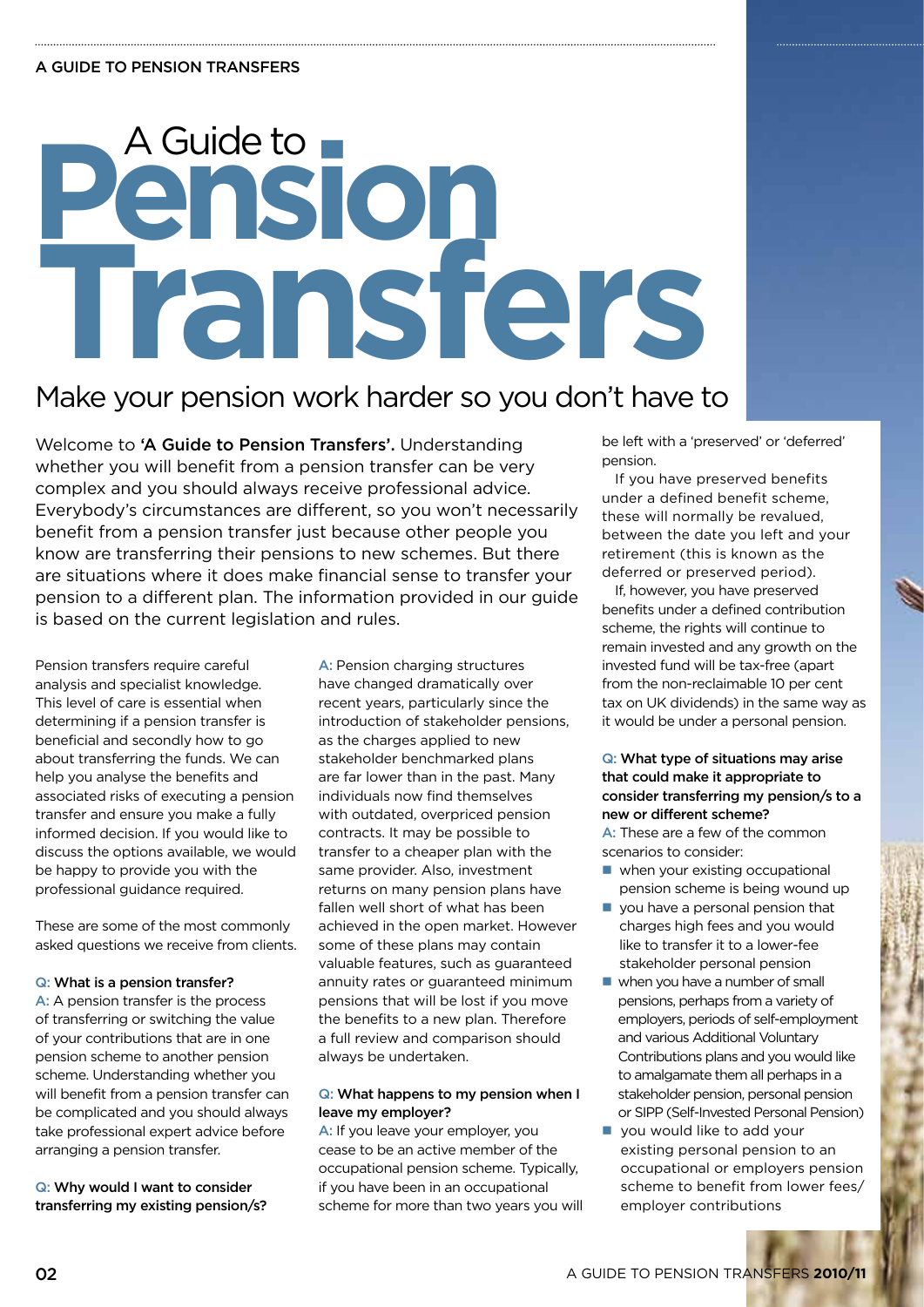A pension transfer is the process of transferring or switching the value of your contributions that are in one pension scheme to another pension scheme. Understanding whether you will benefit from a pension transfer can be complicated and you should always take professional expert advice before arranging a pension transfer.

Pension transfers require careful analysis and specialist knowledge. This level of care is essential when determining if a pension transfer is beneficial and secondly how to go about transferring the funds. We can help you analyse the benefits and associated risks of executing a pension transfer and ensure you make a fully informed decision. If you would like to discuss the options available, we would be happy to provide you with the professional guidance required.

### Q: Can I transfer my old pension into any new pension scheme?

A: Not necessarily. Pension schemes aren't required to accept inward transfers and some do not. Before you start a pension transfer, you should always receive professional financial advice about your choice of pension scheme and make sure your new pension will definitely accept your transfer.

### Q: My existing employer's final salary occupational pension scheme is in deficit. Should I transfer out of it?

A: There is no one correct answer to this question. You should always obtain professional financial advice that will enable you fully to assess your options. You need to consider why the company scheme is in deficit. Is it just a short-term situation or is the company in trouble? Also, if you transfer out at this point, you will be likely to receive a reduced transfer value, in proportion to the scheme's deficits. If you stay in and the fund gets back in the black again, you may get your full pension entitlement back too. In April 2005, the government introduced a new scheme to protect people whose company pension schemes go bust. Transferring out could mean you lose your entitlement to this protection.

### Q: My employer has offered me a cash lump sum to switch from the company's final salary pension scheme to a personal pension. Is this a good idea?

A: Final salary schemes are increasingly expensive for companies to run, and many companies are closing them as fast as they can. It's perfectly legal for your employer to make you an offer like this but remember that they are only doing it to save money, not to help you. If you are offered a cash incentive, also consider that you will have to pay income tax on this money, which could reduce its value.

### Q: Will I incur fees for transferring my pension?

A: You may be charged fees when transferring a pension. Even if your new pension offers better benefits, you need to know if they will outweigh the fees you will pay. Fees are usually deducted from your transfer value at the time of the pension transfer.

Q: I have some pensions that I've lost track of over the years. Can I find these and transfer them into my current scheme? A: You will need to take professional advice over whether to transfer your lost pensions, but you can find them using the government's Pension Tracing Service.

### Q: I'm considering moving abroad. Can I transfer my UK pension so that I benefit from this overseas?

A: If you intend to move abroad, or for existing expats, you could transfer your UK pensions to a Qualifying Recognised Overseas Pension Plan (QROPS). This can give you considerable tax savings and greatly increase your retirement flexibility. However the precise benefits will depend on the taxation and pension rules of the country you are resident in at the time. Also you must not have been a UK resident for a minimum of 5 whole tax years before you can receive the benefits in a format which would not need to be authorised under UK legislation.